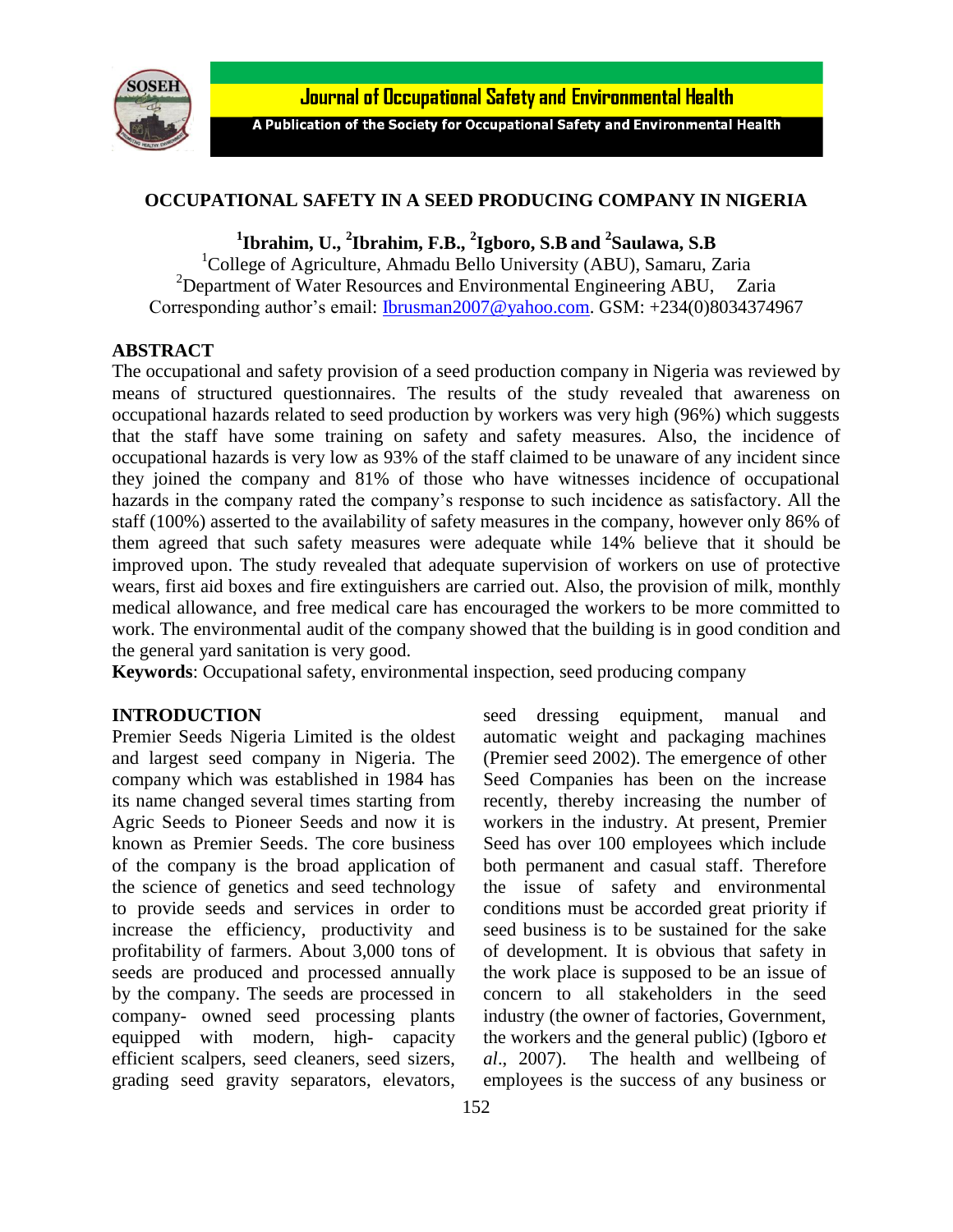organization, hence reorganizing the value of a healthy work place will ensure that staff are healthier and happier (Balami, 2008).

In developing countries the health safety regulations are less stringent or poorly enforced because hazard are commonly not well understood (EJF 2000). Exposure to hazard can result from either occupational and /or environmental source. (Langley and Summer 2002).

There is no documented study on occupational safety in the seed industry in Nigeria. Therefore, this study is aimed at determining the extent to which the management of Premier seed has put in place safety and health measure; and also the extent to which they have provided effective and efficient supervision of the workforce to ensure that safety regulations are observed. The study also attempts to ascertain the existence of training programs for workers in order to sensitize them on the need to develop positive safety attitudes and/ or practices at work.

# **MATERIALS AND METHODS**

A research survey was conducted in May 2008 at Premier Seeds Nigeria Limited head office located at Chikaji industrial estate Zaria Kaduna State, Nigeria. The survey was aimed at determining the extent to which the management of the company have put in place safety and health measures and provided effective and efficient supervision of the workforce to ensure that safety regulations are observed. The study also aimed to ascertain the existence of training programs for sensitizing the workers on the need to develop positive safety attitudes and/ or practices at work. In order to achieve these objectives, Survey research techniques using questionnaires was employed for the collection of data on health and environmental issues that affect the staff of the company. A total of 70 questionnaires

153

which constituted 70% of the total number of workers were administered to only those workers who were interested in responding to the questionnaires.

The questionnaires were administered to staff in different departments of Administration and Accounts, Research and Development, Production, Marketing, Factory, as well as some company drivers and security men.

Discussion with factory workers and some management staff was also employed in gathering relevant information. Information on the environment was obtained from the Department of Health Sabon-Gari Local Government Area of Kaduna State. Univarite analysis involving the use of simple percentage was used to analyze the data and the results were presented in tables.

# **RESULTS AND DISCUSSIONS**

The results obtained from the study (Table 1) indicated that the level of knowledge on occupational hazards related to seed production was as high as 96% of the staff were able to mention at least three various types of occupational hazards and their effects on human health while 4% of the respondent were not able to mention up to three types of hazards. The findings from the study also suggest the incidence of occupational accidents in the company was low because 7% of the staffs were aware of occupational accident since they join the company while 93% of the workers never heard of any accident since they joined the company. Also, 81% of those who have seen co-workers involved in occupational accident rated the company's response as satisfactory while 19% were not satisfied with the company's response to the affected workers. The assessment of the available safety measures on in the seed company from Table 1 revealed that there are some form of safety measure put in place for safety of workers in the company as all the workers (100%)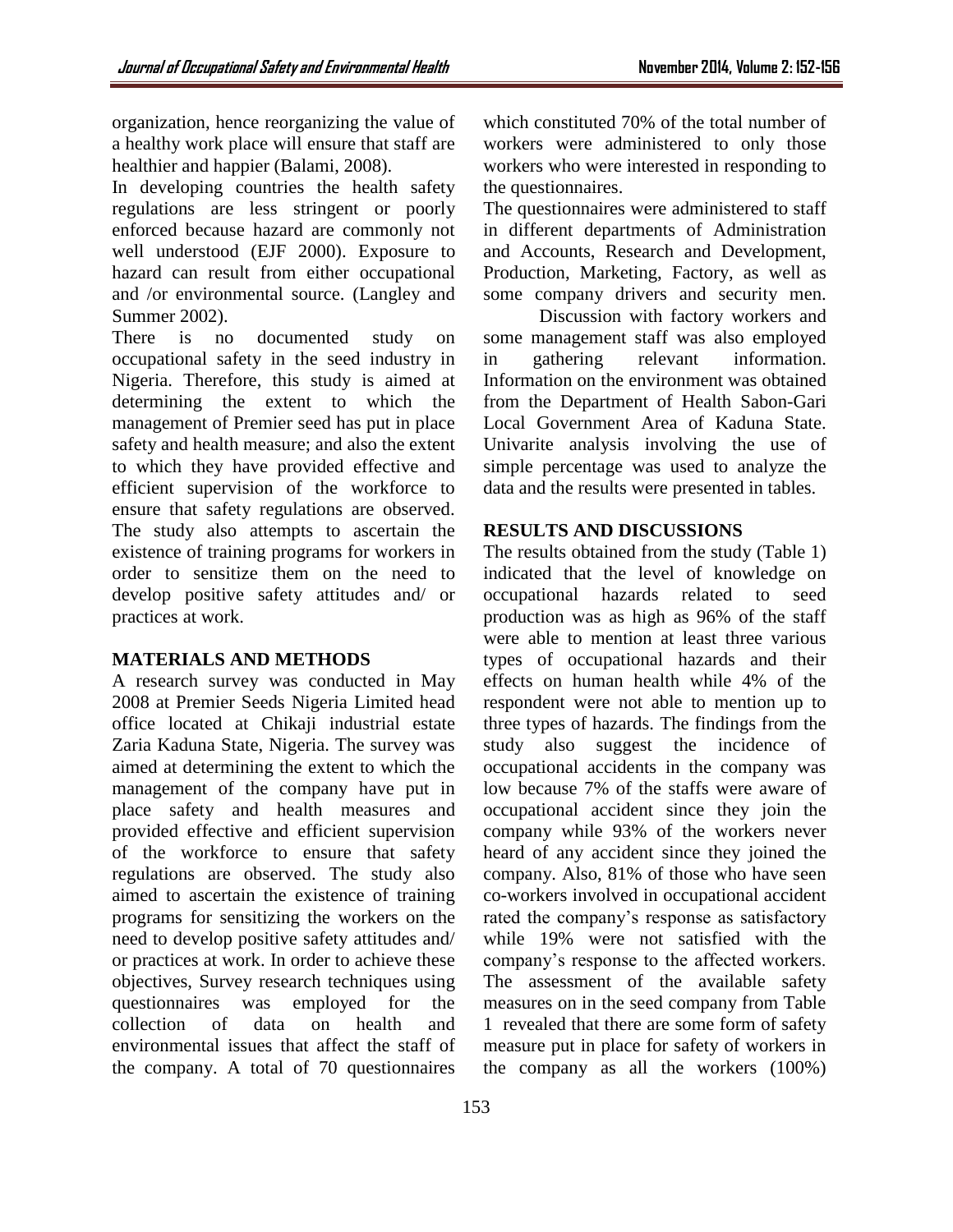agreed that there exist safety measures. However, the adequacy of the safety measures was ascertained by only 86% of the

respondents while the remaining 14% feel that the safety measures are not adequate.

| Table1: Staff awareness, assessment and perceptions of safety measures at Premier Seed Nigeria |  |
|------------------------------------------------------------------------------------------------|--|
| Limited                                                                                        |  |

| Awareness                                                               | Response                | Respondents $(n=70)$ | Respondents (%) |
|-------------------------------------------------------------------------|-------------------------|----------------------|-----------------|
| Staff knowledge on the causes<br>and effects of occupational<br>hazards | Staff that were able to |                      |                 |
|                                                                         | mention at least 3      | 67                   | 96              |
|                                                                         | occupational hazards    |                      |                 |
|                                                                         | Staff that were unable  |                      |                 |
|                                                                         | to mention at least 3   | 3                    | 4               |
|                                                                         | occupational hazards    |                      |                 |
| Incidence of occupational<br>accident in the company                    | Staff that were aware   |                      |                 |
|                                                                         | of accidents in the     | 5                    | 7               |
|                                                                         | factory                 |                      |                 |
|                                                                         | Staff that were         |                      |                 |
|                                                                         | unaware of any          | 65                   | 93              |
|                                                                         | accident in the factory |                      |                 |
| Rating of the company on<br>response to incidence of hazards            | Satisfactory            | 57                   | 81              |
|                                                                         | Unsatisfactory          | 13                   | 19              |
|                                                                         | Available               | 70                   | 100             |
| Availability of safety measures                                         | Not available           | $\overline{0}$       | 0.0             |
| Adequacy of the safety measure                                          | Adequate                | 60                   | 86              |
|                                                                         | Not adequate            | 10                   | 14              |
| Importance of the safety<br>measure                                     | Important               | 64                   | 91              |
|                                                                         | Not important           | 6                    | 9               |
| Supervisions at work                                                    | Availability of         | 70                   | 100             |
|                                                                         | supervisor              |                      |                 |
|                                                                         | Non availability of     | $\overline{0}$       |                 |
|                                                                         | supervisor              |                      | $\overline{0}$  |
| Importance of supervision                                               | Important               | 20                   | 29              |
|                                                                         | Not necessary           | 50                   | 71              |
| Staff Management relationship                                           | Cordial                 | $\overline{55}$      | 79              |
|                                                                         | Too strict              | 15                   | 21              |
| Perceptions of staff to their<br>work                                   | Challenging and         | 57                   | 81              |
|                                                                         | interesting             |                      |                 |
|                                                                         | Tedious and stressful   | 13                   | 19              |

Also, 91 % of the respondent agreed to the need to have safety measures put in place while 9 % of the respondents felt that the safety measures and equipments are not necessary. This result shows that safety measure are adhered to in the of agro input production business than that of agro input sales where studies have shown that most agro input sales dealers are unaware of symptoms of poisoning from agrochemicals and the first aid instructions for handling such symptoms(Ibrahim *et al*. 2011). The study also showed that 100% of the workers in the factory are working under efficient supervision to ensure compliance to safety rule. However, 71% of the workers feel that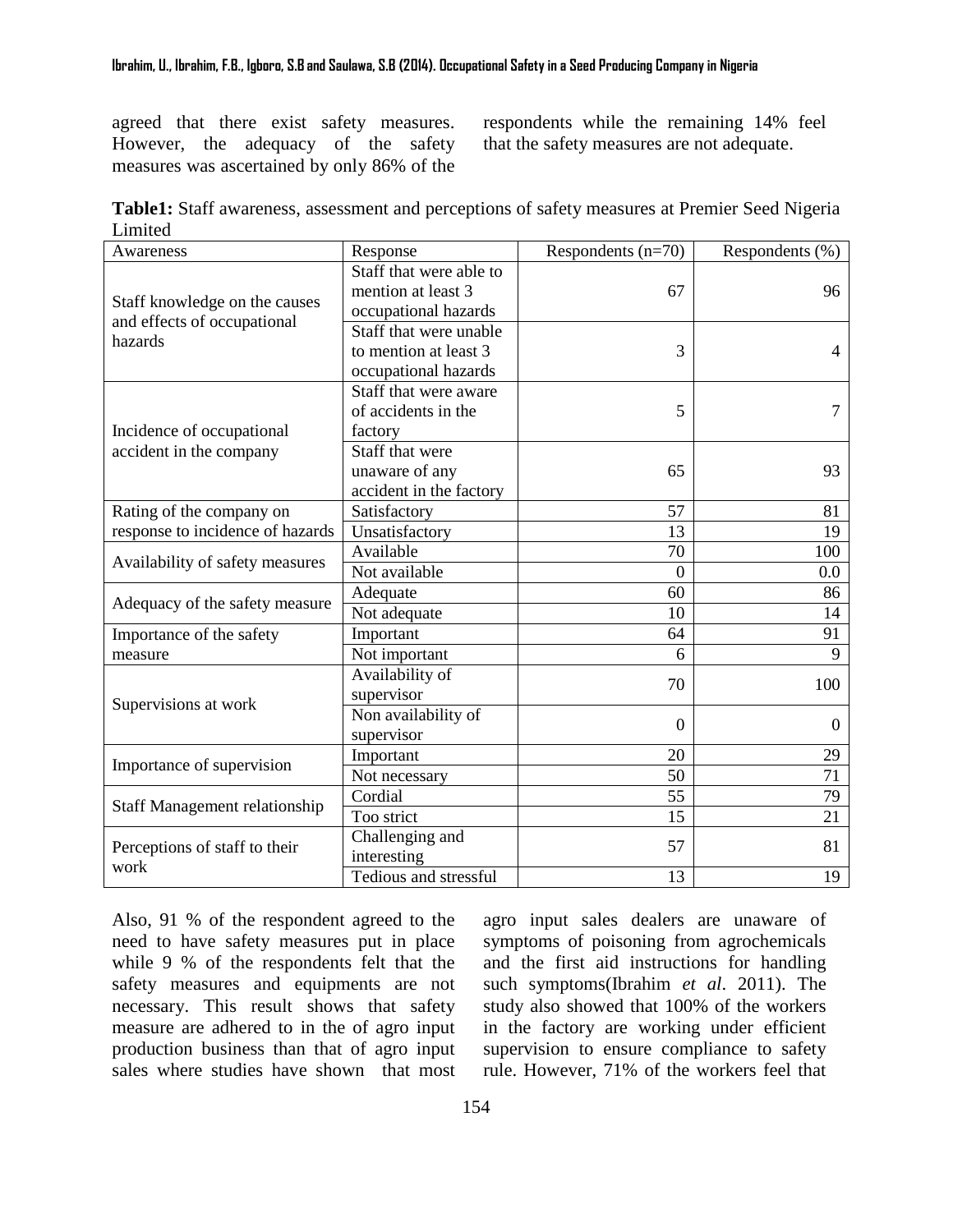supervision is not necessary as it puts them under pressure while the remaining 29% believe that supervision is not important as shown in Table 1. The study assessed the relationship between the management and staff of the company and also the staff perception to their work. According to 79% of the respondents, the relationship between the workers and management is cordial while 21% of the respondents felt that the management is too strict as shown in Table 1. Also, 81% of the respondents see the work as challenging and very interesting while 19% of the respondents feel that their job is very tedious and stressful (Table 1)

The Environmental Inspection report of the company's premises by the Department of Health Sabon-Gari Local Government of Kaduna State ( P.H.C.,(2008) showed that there are enough toilets which are always clean and tidy; very effective and well constructed drainage system, dustbins and incinerator for solid waste. The report also stated that there is pipe-borne water for use by the staff and neighboring villagers; the ceilings, floors, roofs and painting of the structure are in good conditions and the general yard sanitation is good.

It was observed that some of the likely occupational hazards in the factory include noise pollution, shocks, heat stress, seed dressing chemicals and dust from seeds. Inhaling dust and chemicals may lead to lung and skin diseases while machines used in the factory may cause shock, damage of operators body parts and death in severe cases .However, according to the study, there are only very few cases of incidence of accidents since the inception of the company in1984 and the few that occurred were mainly due to non compliance with the company's safety rules.

In case of any accident, the company has a first aid facility and may also refer the affected worker to a hospital if necessary and bears the financial responsibility, other safety measures includes the provision of protective wears such as mouth and nose mask filters, hand gloves, rain boots, staff uniform, first aid box and fire extinguisher. Apart from these, there is a monthly medical allowance attached to staff salaries and milk is constantly given to factory staff to help reduce the effects of chemicals and dusts inhaled during factory operations.

All the workers in the factory are working under efficient supervision to ensure compliance to safety although most of the workers feel that supervision is not necessary as it put them under pressure. However majority of the worker see the work as challenging and very interesting because of the management concern on their live and the reward for hard work while the lazy ones feel that the work is very tedious and stressful. The relationship between the workers and management is cordial.

The factory staffs are more exposed to occupational hazards as compared to the other staff in Administration and Account department, Research and development department, Production department and marketing department; however, all the workers are exposed to one form of hazard or the other. Some of the occupational hazard on the farm also includes the use of chemicals, such as herbicides and pesticides during farm operations; biological hazards include snakes / scorpion bites and contact with poisonous plants.

This study confirmed the report of the Primary Health Care Department of Sabon-Gari Local Government which found that protective wears such as mouth and nose mask filters, hand gloves rain boat and staff uniform, first aid box and fire extinguisher are adequate in Premier seed and that the environmental inspection shows that there is adequate water system toilet which is always clean and tidy; very effective and well